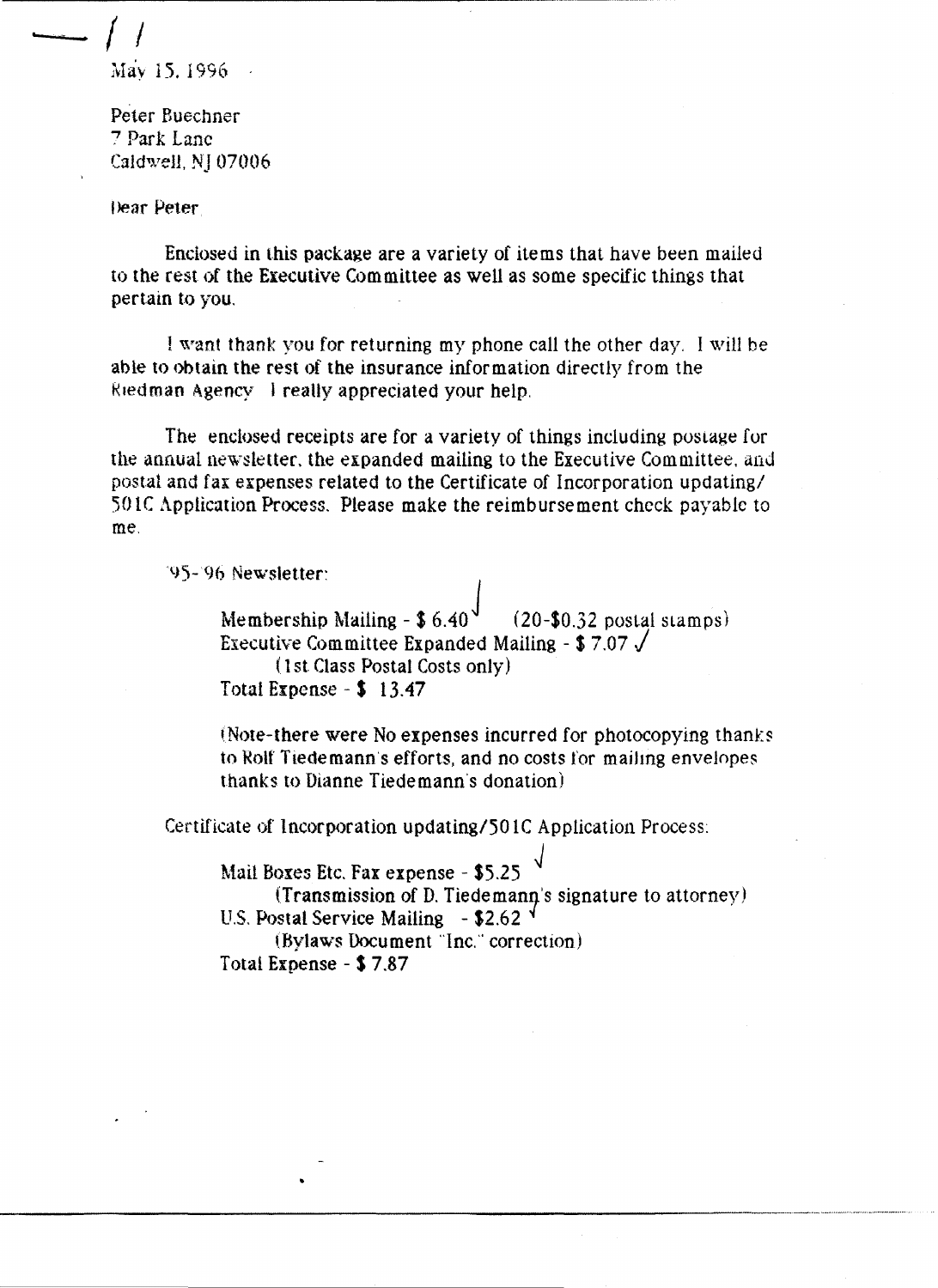Total "out-of pocket" reimbursement requested:

$$
\begin{array}{r} \textbf{3.47} \\ \textbf{13.47} \\ \textbf{3.7.87} \\ \textbf{3.21.34} \end{array}
$$

As I was going over things that I need to address for the next Annual  $\mathbf{M}$ eeting, a few things came to mind that I'd like to run by you,

I plan to collect dues for you at the Annual Picnic, the same as I did last year. Please make it clear to me, and to the membership in the Picnic/Dues Renewal Letter, what the dollar amount is that is due for the annual dues this year and what the cut off date will be (if there is going to be one) to pay the old dues amount of  $$10.00$  before it increases to $$25.00$ . It  $\overline{18}$  not clear to me as to when the dues increase goes into effect (at the time the renewal letter is sent, at the end of the ELPOI fiscal year, at, or after the annual meeting?). Consider defining the membership classes that dues will/can be collected for (it's already partially defined in the enclosed newsletter, see page 4). Again it depends on when the increase goes into effect what the membership wilt be expected to pay. You may want to check with Bill Allen as well so we can all be clear on this.

Please feel free to use the enclosed ELPOI letterhead stationary for the picnic/dues letter (if simply to cut and paste it onto your letter). I have used it to meet a variety of ELPOI needs and have readily shared it with other Officers and Executive Committee Members. I will never forget the year I sent out a correspondence to the membership with the incorrect name of the organization on it. More than one member spoke to me about it!

The new bylaws (see your enclosed copy, page 7) now requires that the organization's checks be signed by two  $(2)$  Officers. This would be the time to update the bank accounts from ELPOA to ELPOL if they haven't aiready been done, while changing the signature requirements. I suggest checking with Bill Allen to see how and when to proceed with this. Various individuals have expressed to me strong concerns regarding the continued use of an organizations former name on checks and account statements after that organization has been incorporated.

Around June 12th or so Bob C. Stevens will be printing me an updated membership roster and labels for use this summer. Please send him a list of of the individuals who will have sent in their '96 Dues by then. It heips, and in many respects is necessary. to have the list as complete as possible for quorum and voting purposes .

.\_---\_., ... \_--------

•